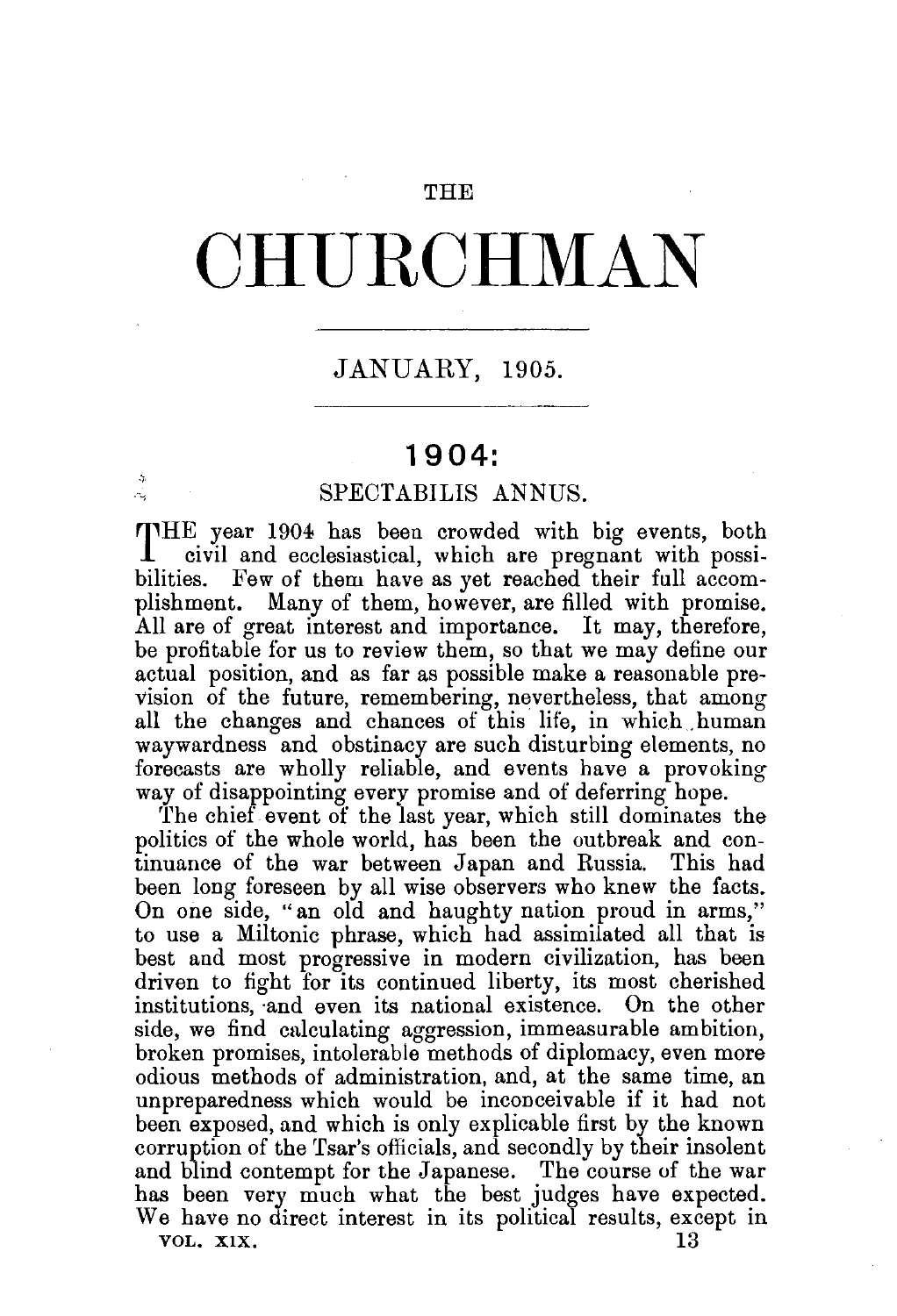so far as they must affect ethical and religious problems. We are not prejudiced against the Russian people, nor are we reckless admirers of our allies. Whatever the final issue of the war, we hope it may cause the reformation or the ending of the Tsar's despotism, both in Church and State. Facts oblige us to hold that the Russian bureaucracy is nothing less than a crime against human nature and the rights of man. It is an outrage against everything which we value most as Englishmen, and which cost our ancestors so much to win. We are the friends of the Russian people when we hope they may conquer the same rights, and so may take that place which their nature and high gifts deserve in our European civilization. If these ends are to be compassed the Orthodox Church must be reformed as well as the Russian We have no desire for reunion with the corrupt and obscurantist Russian Church as it shows itself to-day: the opposer of education, the encourager of persecution and of ignorance, the patron of superstition, the instrument of tyranny at home and of conquest abroad. We should, however, welcome the restoration of such a purged and renewed Orthodox Greek Church as our Formularies have longed for since the sixteenth century, and with which we might probably be in communion, to our mutual advantage. Such is one aspect of the war, and of its possible consequences. Another is that the example of Japan, whether she win or lose, must affect and stir profoundly the whole East. We have no desire to see Asia a second-rate imitation of Europe, or even of Anglo-Saxondom. Japan is assuredly not that. We hope neither India nor China will become so. But we do hope that everything which is best in the Oriental nations may be developed to the full, along its natural lines of growth, influenced and helped, no doubt, by much that we have to give them, though not dominated and overwhelmed by it-. At any rate, we hope that the splendid Liberalism of Japan, its generous toleration, its scientific mind and methods, its high example of efficiency, its superiority to sectarianism and prejudice, its subordination of party to patriotism; all of which are a lesson and warning to ourselves; may spread through Asia. In that· case we may hope for a real and fruitful harvest in ethical and religious matters. If the East have something to learn from Europe in these spheres, our own religious world may find a great deal that it might copy from the methods and spirit of Japan, and something, also, that it may acquire to its great advantage from the depth and richness of Oriental thought, as well as from the reserve and dignity of Oriental manners.

Looking nearer home, our chief interest and sympathy must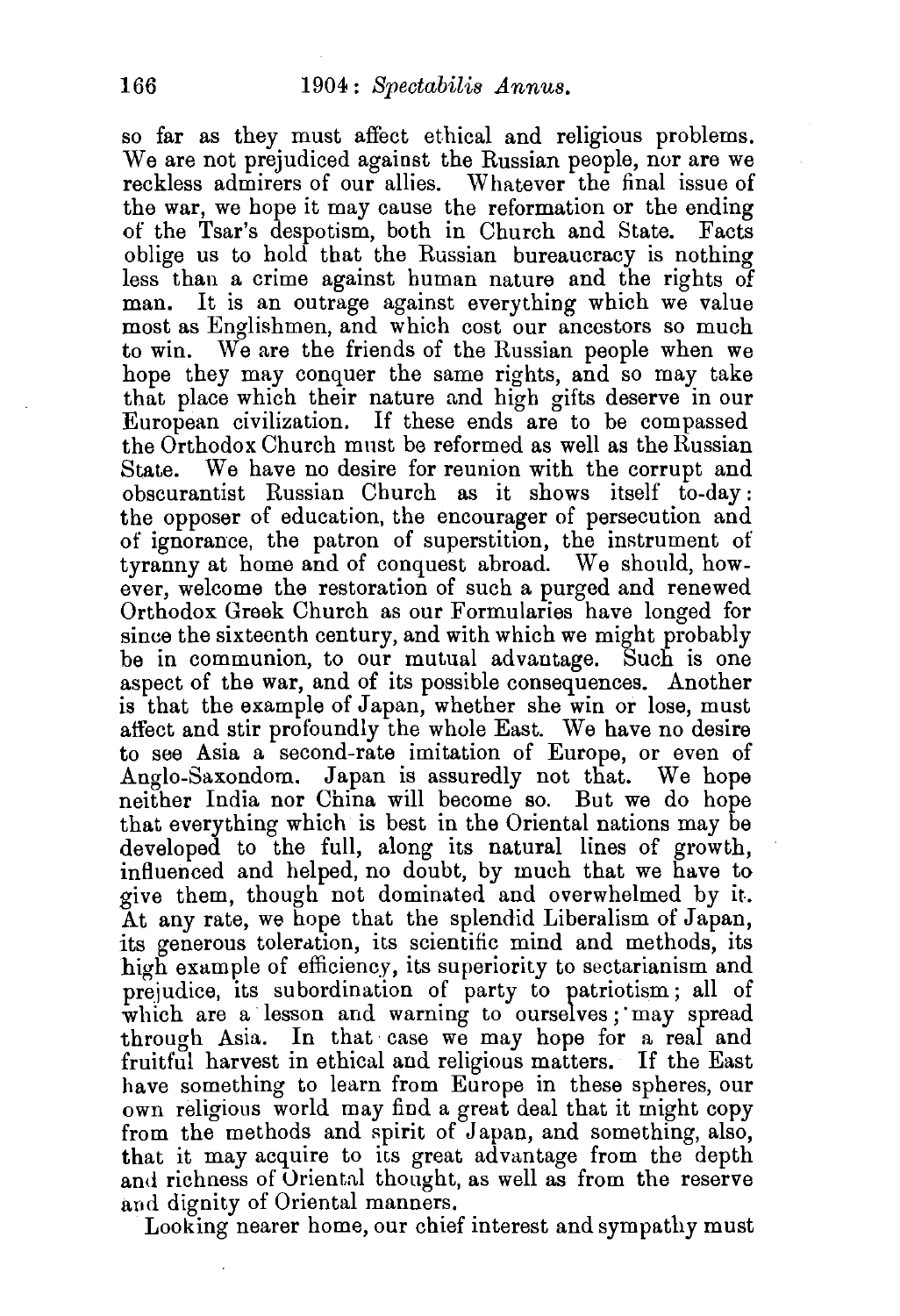go to France. We welcome that understanding which makes us more than the allies of our kinsmen and nearest neighbours, whose fortunes have been so closely intermingled with our own for longer than a thousand years. Between the eleventh century and the fifteenth it was often doubtful whether England were only a province under French rulers, or whether France were destined to be an appanage of English kings. Our languages, our institutions and laws, our governing classes, were inextricably mingled, to the greater benefit of England. For many centuries the French and English were not two peoples, but one, ruled by different branches of the same family. Since then, if there have been rivalry and wars, there have also been admiration and imitation on both sides, with much give and take of the best that either country was able to impart. We hope the two great free and progressive nations of the West, who are so necessary to complete the well-being and perfection of one another, may ever be more cordially and closely joined. We have followed carefully the significant and promising events which have occurred in France during the last five years. At the beginning of that period, the Nationalists and Clericals made a despairing, and we hope a last, attempt to undermine, and if possible to explode, the Republic. The Dreyfus scandal, which was one of their offensive weapons, turned ruinously against themselves. It exposed to the whole nation the aims and methods of the Vatican and the serious danger of the State. These disclosures were the cause of that awakening which has restored France to sanity and strength. The Religious Orders were dealt with first, as being the chief instrument of Rome, the propagators of disloyalty to the existing Constitution, the corruptors of youth by obscurantist and reactionary methods of education, a disturbing and treacherous influence upon the army and the civil services, the encouragers of superstition and disaffection among the populace. Their abominable press is an outrage to common decency, and is more damaging to religion than all the attacks of its professed enemies. The firm, just policy of the Government alarmed and irritated the Vatican, which was impelled by its real masters, the Generals of the Religious Orders, to provoke an open quarrel. The Papal claims, whenever they are pushed to their logical conclusion, are incompatible with the freedom and sovereignty of every Civil Power. The Concordat was only endurable so long as each side was anxious to avoid a rupture. It allowed the Vatican far more jurisdiction than had been admitted by the ancient kings. It had been consistently and astutely violated and encroached upon by the Papacy all through the Restoration, the Monarchy of July, and the Second Empire.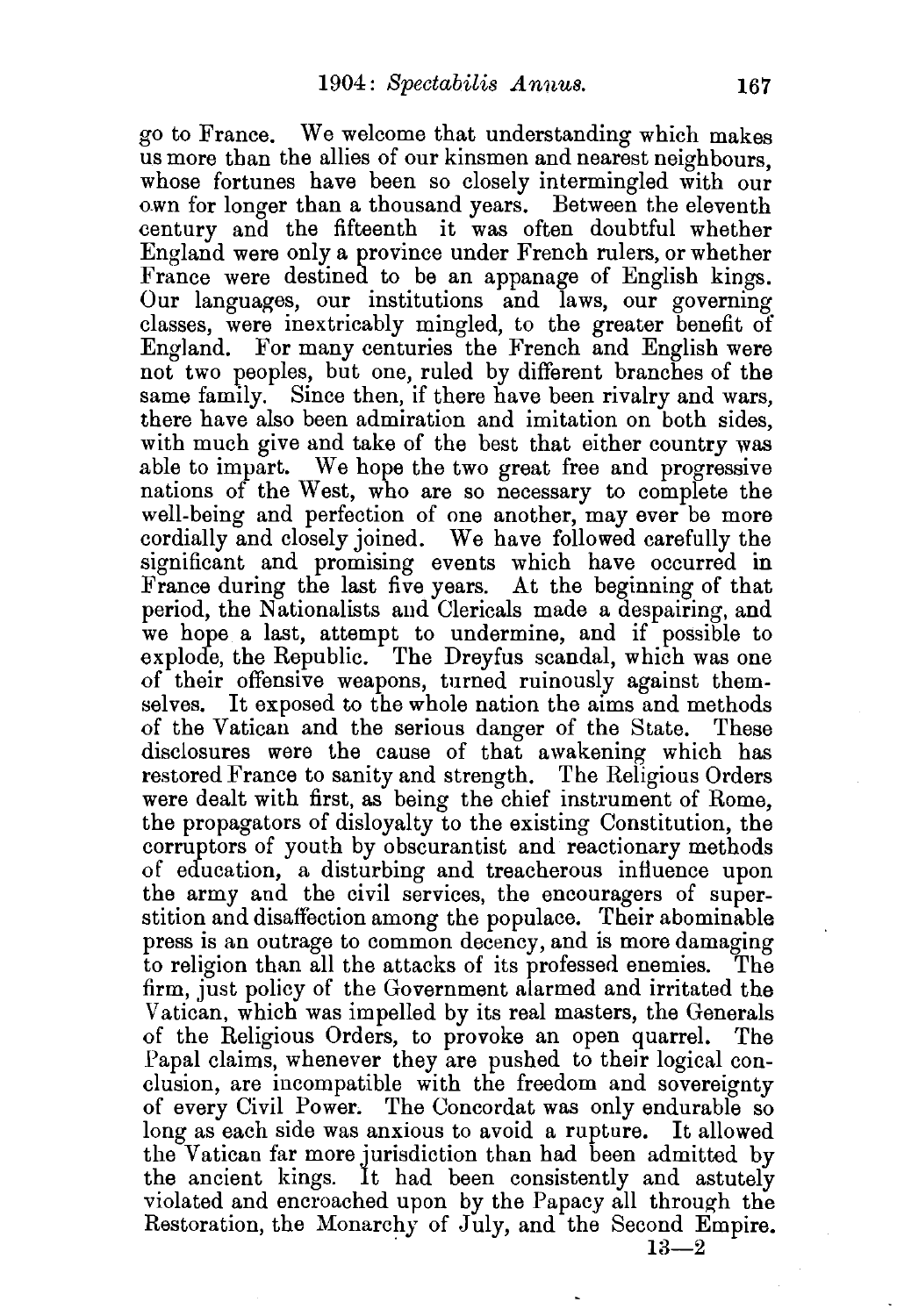Under the Liberal Governments of Napoleon III. and of the existing Parliamentary Republic, France had become really democratic and educated. The ideals of modern civilization. of all that was best and most necessary in the Revolution of 1789, have been almost fully realized. The result has been a wider breach than ever between the French nation as it really is, at the head of modern civilization, and the so-called French Church, which still places its ideals in the past and its destinies in the hands of an Italian autocrat. Modern society and the present methods of the Vatican cannot be reconciled with one another. Pius IX. was right when he proclaimed this in his uncompromising Syllabus. The French Government are equally right, and are far wiser, when they draw the inevitable conclusion, and resolve that the Church and State must be divorced. A Bill for that purpose was introduced by the Prime Minister on November 10. This is an open declaration that the Church of France has been left behind by the State in its onward and liberalizing progress. The consequences may be, as we hope, to renew and purge religion ; to diminish materially the income of the Vatican, and so to lessen its diplomatic and political importance ; to reveal the true numbers and impotence of the Clerical party. These revelations must be advantageous, since it is always wholesome for the truth to be acknowledged as it really is. Meanwhile, there is a large and growing Liberal party among the French Romanists, both laity and clergy. Some of them have been stirred by the intellectual movements of our time, which have penetrated more surely into the strongholds of the Church than the Clerical Reaction had into the schools and armies of the State. Others of the clergy, again, are returning towards a revived Gallicanism or an ecclesiastical Nationalism, which is replacing the discarded and impossible Vaticanism of 1870. We must remember always that the Vatican Council is only adjourned, and was not dissolved, so that the decrees of 1870 are not necessarily its final word. There is no insuperable barrier to their revocation ; and France, in the past, has several times revoked engagements which were more binding than the Vatican decrees. Without committing ourselves in any way to the private or theological opinions of French Liberals, we are bound to sympathize with them in their struggle against the Papacy, since they are striving for precisely those liberties which our forefathers extorted, and which we ourselves possess, either to abuse or use. Their abuse is no argument against their lawfulness; and no individuals avail themselves more largely of this freedom, both in print and practice, than some of our extreme High Churchmen, especially those who combine medievalism in ritual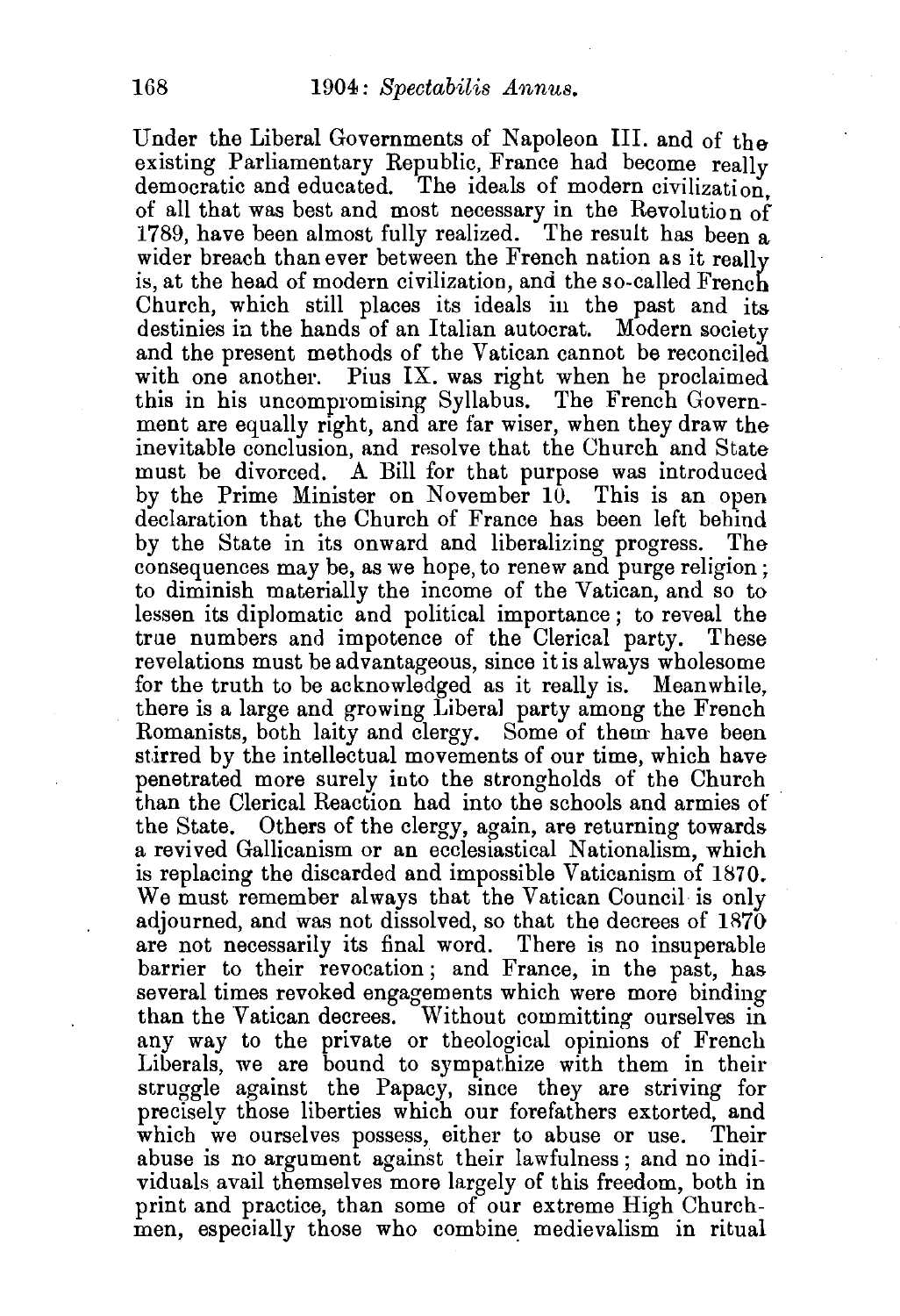with the wildest theories of the Higher Critics. The organs of these hybrid theologians, which are violently anti-Papal so far as Anglicanism is concerned, are no less violent and unfair in their condemnation of the French Government. Englishman should be deluded by these fallacies, which are manufactured, not in the interests of religion or of liberty, but of the narrowest ecclesiasticism.

Italy has experienced the first year of a new Pope. Pius by nature as well as name, personally well meaning and attractive, his policy has, nevertheless, been more reaotionary in some directions than that of Leo XIII. The social and democratic societies which Leo encouraged and hoped to manipulate have been condemned by his successor. An open war has been declared against the foremost champion of Liberalism among the French clergy. The Curia has either steered or drifted into a conflict with the Republic. The administration of Leo XIII. and Rampolla, which was at least professional and adroit, has been replaced by the bungling of novices, who are more at home in the sacristy than in diplomacy. Pius X. appears to be ruled by two fanatical Spaniards and a half-breed; viz., Father Martin, the General of the Jesuits, the Franciscan Cardinal Vives, and the amateur diplomatist Merry del Val. The combination is of evil omen, and may bring back the errors and violences of Pius IX. During the thirty-four years since the occupation of Rome, the Italian Government has become stronger and the Papacy weaker. Three generations of Italians have grown up thinking that the clergy, or at all events the Curia, are the natural enemies of their country. The Papacy dare not organize a Clerical party like the German Centre, lest its weakness and loss of influence in Italy should be too openly revealed to the Roman Catholic world. The Temporal Power is a lost cause, at any rate, among the Italians; and the rulers of the Vatican see this clearly, though they will not say it. Meanwhile, the recovery and progress of Italy have been wonderful, in spite of many political errors. She is almost alone at present, among her neighbours, in having satisfactory finances. The recent election is a victory for both stability and progress. Every year the margin of taxation grows more elastic through the increase of trade, of manufactures, of shipping. The good fortune and security of Italy will probably increase even more rapidly now it has come to a political and commercial agreement with France. We wish continued good fortune to the two great progressive Latin countries, who now are both our sincere friends, whose lands and peoples always have been the admiration and delight of all that is most civilized and best among us.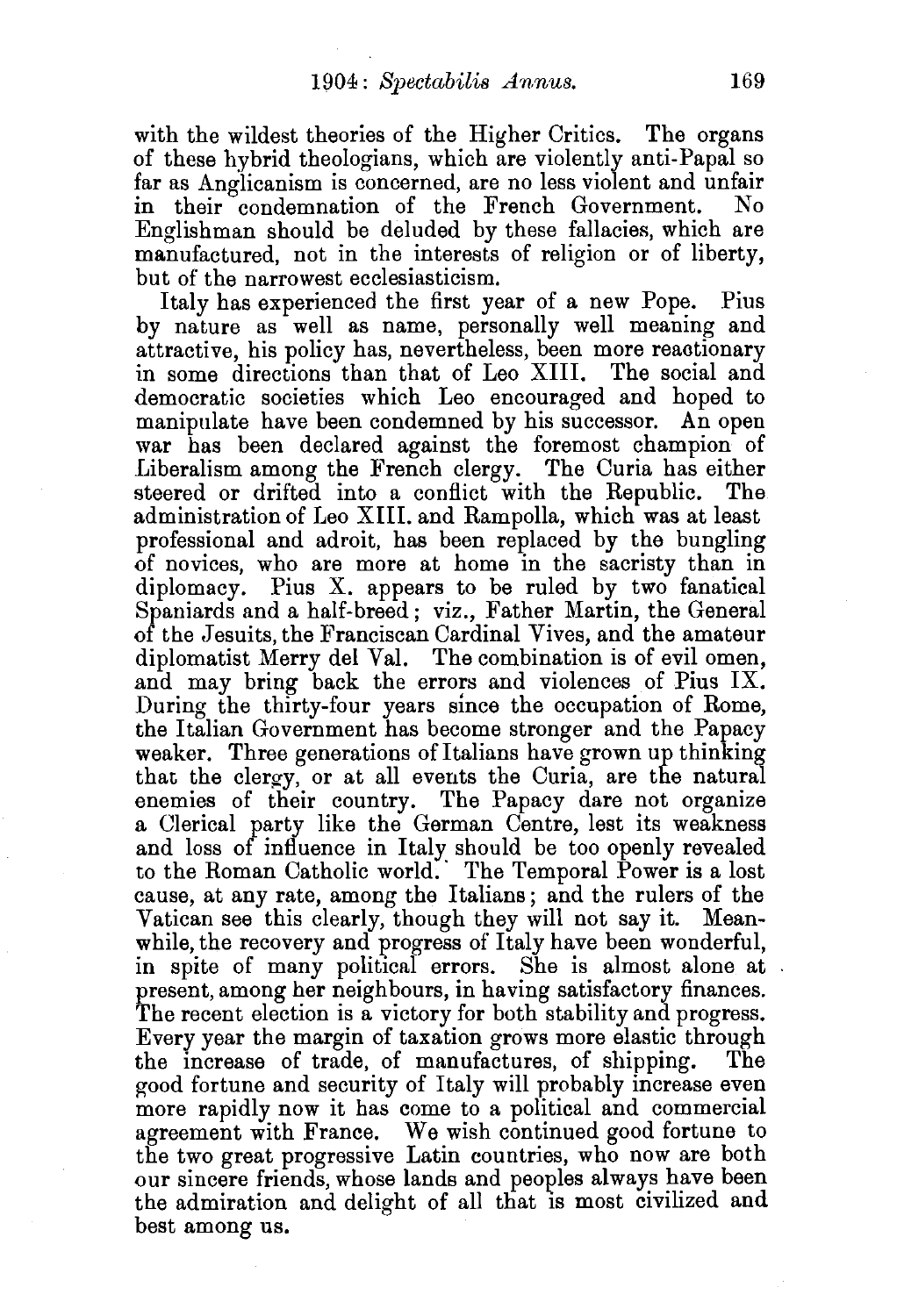Of Spain we hear little, and most of us know less. The Church is a burden to the people. Its income is out of all proportion to the resources of the State and the numbers of practising Catholics. A just retrenchment of the Secular clergy and a reformation of the Regulars were impeded by Leo XIII. Spain is watching the ecclesiastical reformation in France, and her own policy is almost certain to be guided by the example and experiences of her neighbour.

Austria is, as usual, in a state of smouldering combustion and of approaching disintegration. The jealousies of the various nations which live under the Hapsburg monarchy are producing, among other disturbances, that movement called the *Los von Rom,* which is more political than theological, but which is drawing large numbers out of the Papal Church, and which we regard, therefore, with sympathy and hope. A monarchy in which Italians, Czechs, Slavs, Germans, and other races are all moved by incompatible desires and interests, and whose only common attribute is a distrust of one another, is assuredly condemned to trouble, if not to civil war. Anti-Semitic prejudice is unusually active in many parts of the Empire, and is a continual pretext for riot and sedition. The Roman Catholic Germans gravitate in sympathy towards the new Germanic Empire. The King of Prussia is half flattered by their advances and half afraid of them. He cannot welcome without misgiving the addition of more than 20,000,000 Roman Catholics, with their proportion of voters, to the forces of the Centre. That Clerical party already dominates the Reichstag, and possesses the Bavarian Lower Chamber. The present condition of Romanism among the German States is ably discussed in the *Edinburgh Review* for October, 1904, and we refer our readers to that illuminating article, as well as to another on the position and prospects of Catholicism<br>in France. The Roman Catholic Centre holds the balance of The Roman Catholic Centre holds the balance of power in German politics. Every Chancellor is forced to make terms with it, or the Imperial Government could not be carried<br>on. The relations between Berlin and the Vatican are most. The relations between Berlin and the Vatican are most ominous for the future of Germany and for the guiet of the world. We have no desire to be alarmist or bellicose, but it would be nothing less than criminal if we shut our eyes and mouths entirely to the armaments and policy of the Prussian Government, and still more to the violent utterances of the Pan-Germanic organs, which breathe out threatenings and slaughter against the British Empire. Prussian diplomacy has the worst record in Europe for treachery and want of scruple. It is all the more dangerous because individual Germans have inherited a tradition for honesty and candour. Voltaire says of Frederick II.:" It is his nature to do always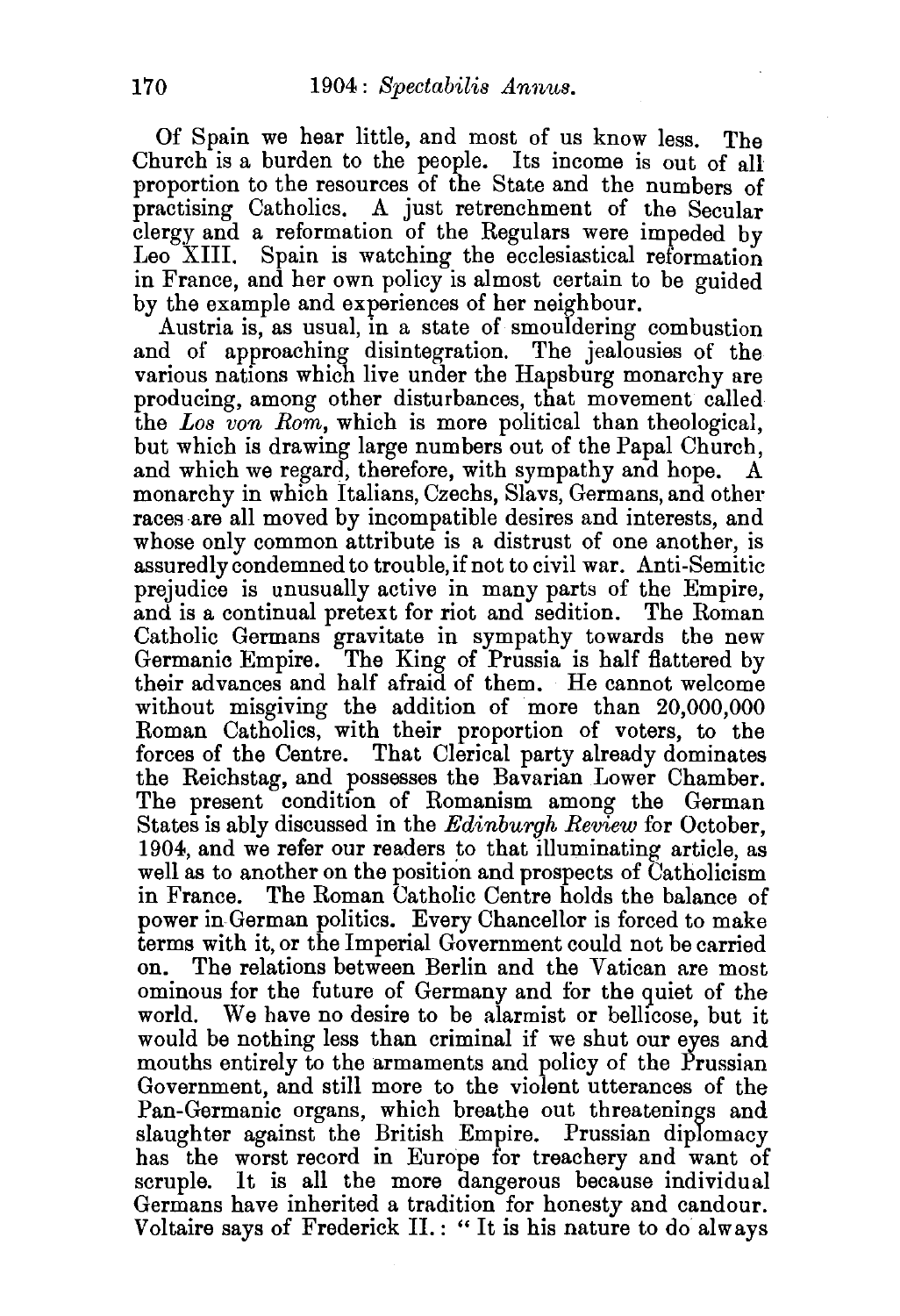the opposite to what he says and writes, not entirely through dissimulation, but because he writes and speaks excitedly, and acts afterwards in quite a different temper." Such a Sovereign is a standing danger, both to his own people and to the world ; and Voltaire's description is still applicable to the Hohenzollerns. It is fatuous not to be guided by the plain lessons of the past ; and the experiences of Poland, Denmark, Austria and France, should be unmistakable warnings to ourselves.

Our chief bulwark against these dangers is to be found in the prosperity and strength of our kinsmen across the seas. We welcome with the utmost satisfaction the results of the Presidential Election. It is a set back to corrupt and reactionary influences in politics. It is a triumph of English ideals and institutions as against those of various foreign elements. It guarantees the fuller exercise of American diplomacy upon international affairs, and it will draw still more close the happy friendship between the United States and the British Empire. The visit of the Archbishop of Canterbury has made the past year memorable in the intercourse of the two kindred peoples. His office renders that visit historical, and his Grace's personality has made it fruitful. It has gone far to undo the ecclesiastical blunders and timidity of George III. and his advisers. \Ve hope the time is not distant when their political blunders may be not only forgotten, but utterly abolished in their effects.

To the Australian Commonwealth we wish more population, more revenue, less taxation and expenditure, fewer politicians, and many propitious seasons. We hope that the feet of the South African colonies are set in the way of prosperity and peace.

At home we have experienced many political excursions and alarms, which have produced little more than noise. A threatened Government has not only lived, but worked. We owe it our thanks for the agreement with France, for a better understanding with many of our neighbours, and for behaving both firmly and moderately under severe provocation and on several critical occasions. Our thanks are due to our best and most influential diplomatist, His Majesty the King, whom God preserve, and to his able Secretary of State for Foreign Affairs. Some results of the Education Act must modify the thoughtless jubilation with which too many Churchmen received it. That measure is charged with difficulties, which may yet lead to serious disasters for the Church. The fervid opposition to it is caused, as we think, by distrust for the extreme teaching of certain clergymen, and we share cordially in that distrust without committing ourselves to any approval of the methods chosen for expressing it. The most flagrant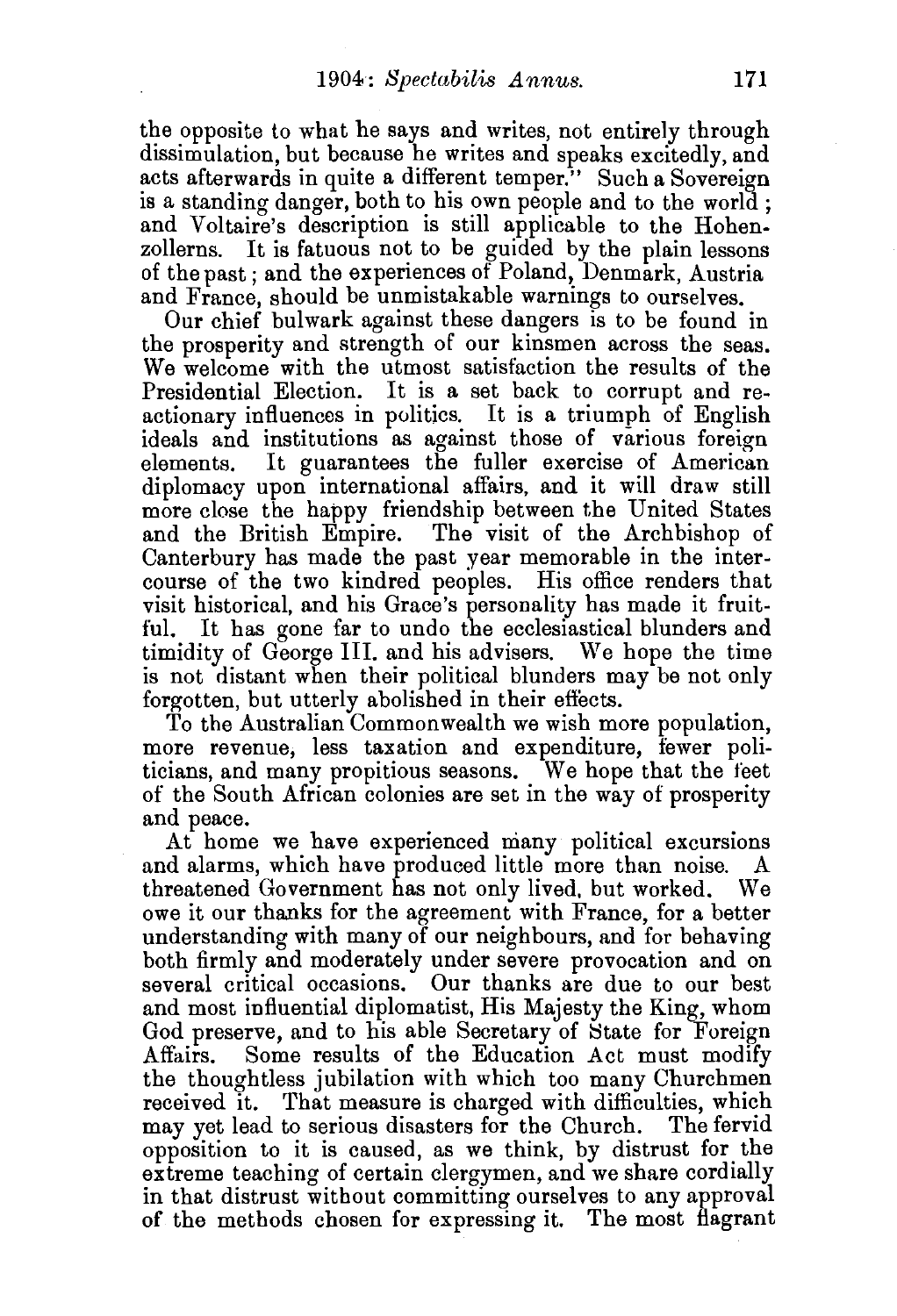evil in our national life has been dealt with by legislation. No Act of Parliament is or can be perfect. It is possible to discover flaws or to raise difficulties in any conceivable course of action. Wise men will meet and overcome difficulties as they occur ; it is less wise to magnify them into an excuse for doing nothing. We have no sympathy, nor even common patience, with those temperance fanatics who assert perpetually that no bread is better than half a loaf, and who, by so talking, have not only obstructed all reform, but have added immeasurably to its cost and difficulty. We accept, therefore, what we have got, resolving to make the best of it, and also to use it as a secured position for getting more. We remember, however, both in temperance and religious education, that the first can only be promoted effectually by reforming the individual, and the second chiefly by being cared for and provided in the home. People cannot be made sober or godly by Act of Parliament or by Government officials. By these means they can only be restrained from By these means they can only be restrained from opportunities of evil ; they cannot be established in goodness or strengthened in character.

With regard to that important question which has rent, and is still agitating, the domain of politics, we have no party bias. We only record our grave warning against the misuse and deceit of words. We have not at present, and we never have had, Free Trade in any real meaning of the phrase; and the effects of our present methods in trade are certainly unfair. No one has proposed to re-establish Protection, and still less to restore the methods of the Corn Laws. We have only been asked to consider very seriously the conditions of our home and foreign trade, and our relations with various communities which are supposed to form parts of a United Empire. It has been suggested that the bonds of union should be made real instead of remaining theoretical, that they might be practical as well as sentimental. It does not follow that this process would turn them into a bondage, or that "the crimson thread of kinship " would be thereby hardened into a sordid and servile chain. It should be remembered that the Germanic States were united commercially long before they were federated politically, and that the only separate communities which have almost complete Home Rule and absolutely unfettered Free Trade among themselves, viz., the United States of North America and the Federated States of the Australian Commonwealth, have obtained these advantages solely through their political unification. Before federation there were frontiers and irritating fiscal barriers between every colony in Australia. Under federation there is complete Free Trade between all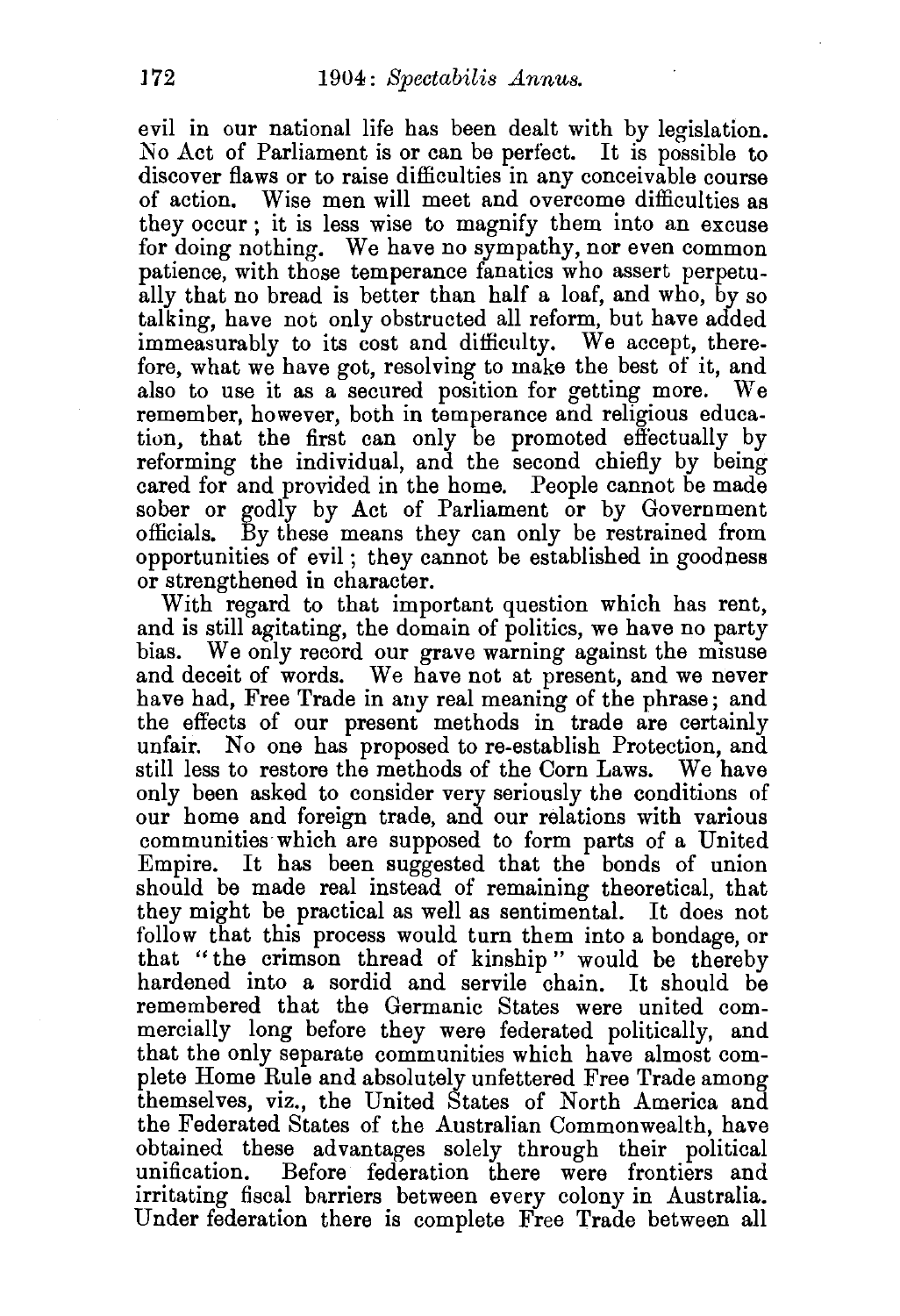the States. It should not be impossible for a race which prides itself upon its successes in politics and commerce to evolve a scheme which would give it all the advantages of complete Free Trade among its various possessions, and at the same time preserve it as a whole from the disadvantages and losses of its present unscientific methods and obsolete procedure. For good or evil, the peoples of the world are grouping themselves into large and more rigorously exclusive units; and these undeniable tendencies of political and economical gravitation must result in loss, or even ruin, to our whole Empire, unless we seize the fleeting opportunity of turning them to our advantage.

We hope earnestly that the opportunity may also be taken to place our Parliamentary representation upon a just numerical basis, so that numbers and local interests, if not intelligence, may have a more equitable weight and influence. It might be considered seriously, in these days of instantaneous publicity, of the press, of the referendum, whether party government as we have known it hitherto, and Parliamentary debate as it exists at present, are any longer necessary to our well-being, or are even compatible with efficiency and progress.

In ecclesiastical affairs, we have to record the assembling of a Ritual Commission, and we wait with both curiosity and expectation for their verdict and its consequences. There are some recent signs of promise, which give us better hopes of the result than we had at the beginning of the past year. We notice various signs, too, which make us believe that the ritualistic tide has reached its height, and that its excesses are already beginning to decline. We welcome with great thankfulness and hope the formation of a Central Church party, though we only use the word "party" under protest, and because there is no other. The appeal to all moderate Churchmen to unite upon a common basis of historical Catholicity, as it may be found and proved by the first six centuries of ecclesiastical history, provided that what is so found be approved and tested further by the standard of Holy Scripture, is no party movement. It is an appeal to the great body of our Church, both lay and clerical, as we feel convinced. It is a vindication of our historical and theological position as we have received it from our best reformers and divines; from Cranmer, Ridley, Jewell, Hooker, Andrewes, Barrow, Taylor, Bull, Waterland, Routh, to choose no other names. We have no desire to narrow the Church to either of its extremes. We hold, and we always have held, that there is no incompatibility of principle, but only of expression, between scholarly Evangelicals and the old school of High Churchmen.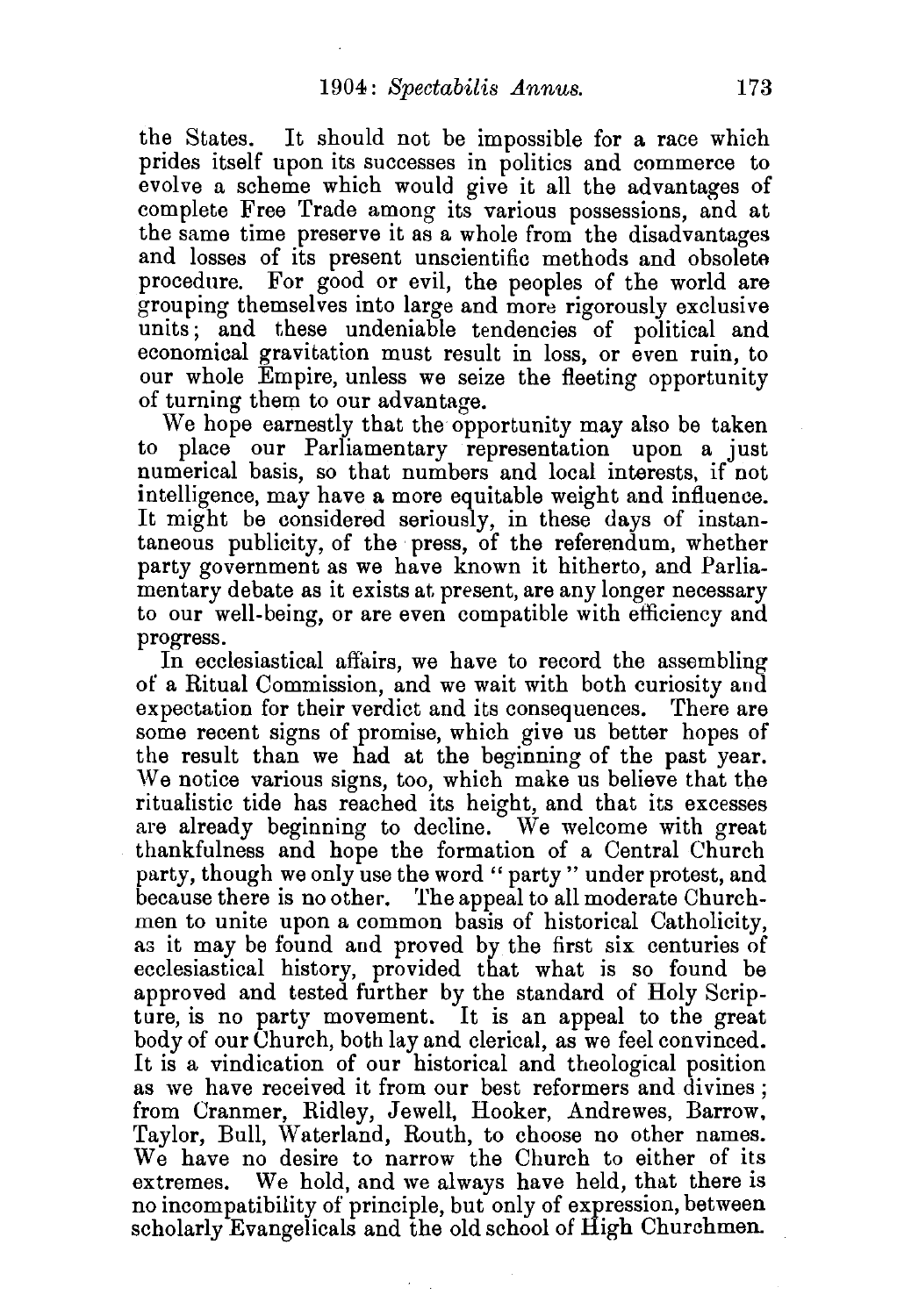There is not only room for both in the Church, but it is well for the Church that it should contain both. Their common standard of belief is Scripture. Their common foundation and rule of practice is the Primitive Church, as interpreted by Scripture, according to the declaration of all the Fathers. who, in Milton's phrase, disclaimed all independent authority for themselves and their own times. Both Evangelicals and High Churchmen gloried in the name of Protestant, and united in repudiating the usurped Papal authority and that corrupt medieval theology which was at once a cause and consequence of Popery.

We believe that history and scholarship are undermining the position upon which alone Ritualism can stand. They are showing us, more clearly than ever before, that the Primitive Church, and not the Medieval, is our true foundation and exemplar; that we cannot be firm in our historical and theological position unless we be faithful to that example, and follow lines of development which are logically compatible with it. There is no other way of being loyal to our Anglican traditions and formularies, and at the same time of developing lawfully both in our thought and practice, as every Church must if it is to bear living fruit. With regard to any appeal to the first six centuries, we must be clear as to what it is able to eflect lawfully, or we may find ourselves cheated of our first principles, surrendering vital positions, and engendering worse misunderstandings than exist at present. Such an appeal, we are firmly persuaded, excludes the chief Roman and medieval doctrines, such as the Papal authority, and all developments of it since Gregory I. excludes transubstantiation, the medieval theory and development of Orders, the medieval theory and the modern practice of enforced private confession and of sacerdotal absolution. It excludes the sacrifice of the Mass for the living and the dead, as well as all the current theories of Indulgences and Purgatory. It disallows current and extreme theories of Mariolatry, and many popular devotions to the saints. all these matters the results of such an appeal would be positive and clear.

We must allow, however, that there are other and secondary matters in which its results would be, by themselves, negative and even dubious. Many practices which are non-Scriptural, if not anti-Scriptural, came into use long before the sixth century, and were prevalent in some Churches, if not throughout the Church. Among such practices were the use of lights, of incense, of lustral water, of oils and chrisms, of vestments and utensils, of prayers for the dead, of solemnities in honour of saints and martyrs. As to the existence of all these matters,